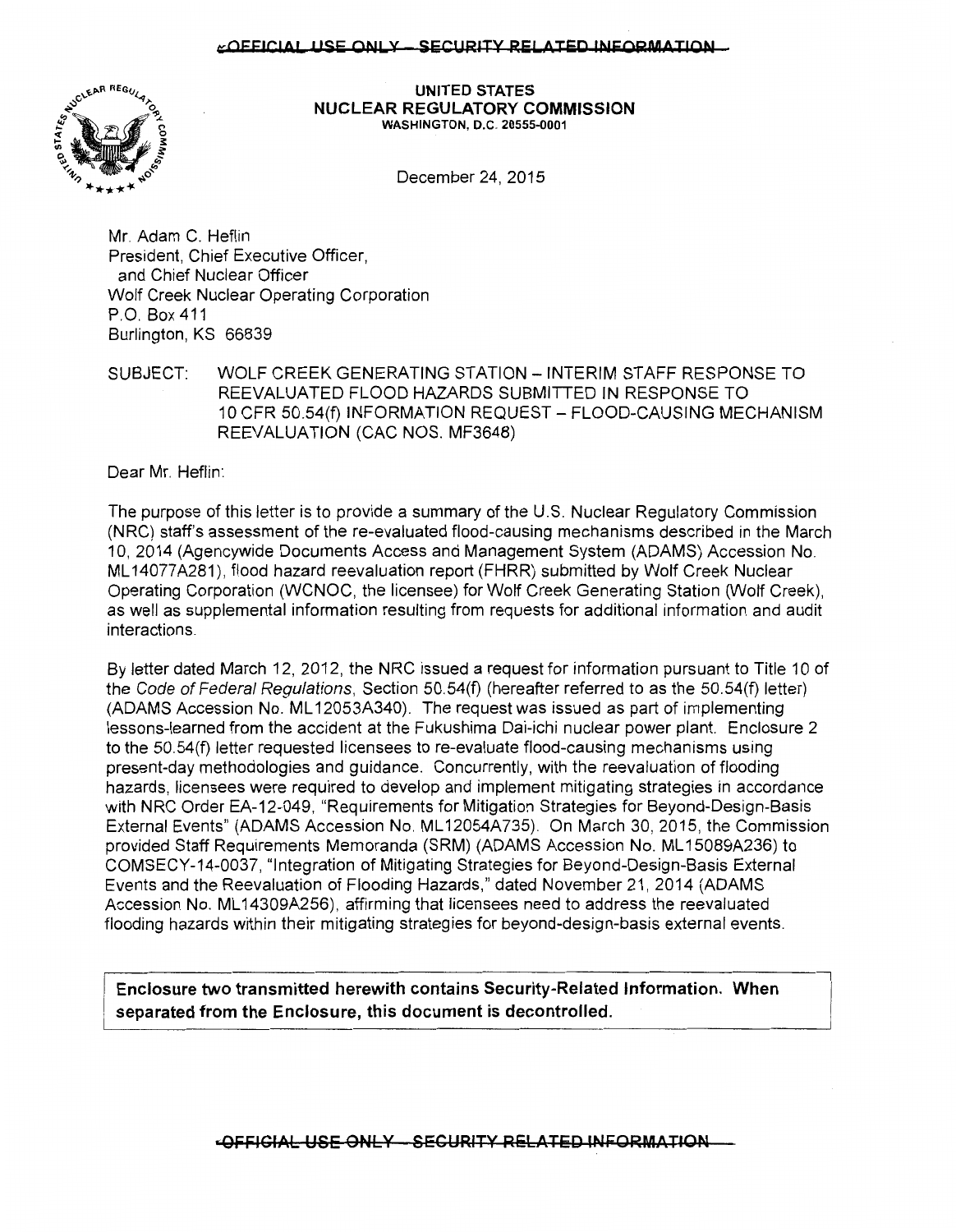#### OFFICIAL LI<del>SE ONLY \_SECHRITY RELATED INFORMATION</del>

 $Heflin$  - 2 -

The NRC staff has reviewed the information submitted by the licensee and has summarized the results of the review in the tables provided as Enclosure 1 to this letter. Table 1 provides the current design-basis flood hazard mechanisms. Table 2 provides reevaluated flood hazard mechanisms; however, reevaluated hazard mechanisms bounded by the current design-basis (Table 1) are not included. Because Table 2 includes security-related information, Enclosure 1 contains the redacted version of Table 2. Enclosure 2 is withheld from public disclosure and restores the security-related information to Table 2.

The NRC staff has concluded that the licensee's reevaluated flood hazards information, as summarized in the Enclosure, is suitable for the assessment of mitigating strategies developed in response to Order EA-12-049 (i.e., defines the mitigating strategies flood hazard information described in guidance documents currently being finalized by the industry and NRC staff) for Wolf Creek. Further, the NRC staff has concluded that the licensee's reevaluated flood hazard information is a suitable input for other assessments associated with Near-Term Task Force Recommendation 2.1 "Flooding."

The NRC staff plans to issue a staff assessment documenting the basis for these conclusions at a later time.

In addition, Nuclear Energy Institute (NEI) guidance document NEI 12-06 "Diverse and Flexible Coping Strategies (FLEX) Implementation Guide" is currently being revised. This revision will include a methodology to perform a Mitigating Strategies Assessment (MSA) with respect to the reevaluated flood hazards. Once this methodology is endorsed by the NRC, flood event duration parameters and applicable flood associated effects should be considered as part of the Wolf Creek MSA. The NRC staff will evaluate the flood event duration parameters (including warning time and period of inundation) and flood-related associated effects developed by the licensee during the NRC staff's review of the MSA.

As stated above, Table 2 of the enclosure to this letter describes the reevaluated flood hazards that exceed the current design-basis. In order to complete its response to the information requested by Enclosure 2 to the 50.54(f) letter, the licensee is expected to submit an integrated assessment or a focused evaluation, as appropriate, to address these reevaluated flood hazards, as described in the NRC letter, "Coordination of Request for Information Regarding Flooding Hazard Reevaluation and Mitigating Strategies for Beyond-Design-Basis External Events" (ADAMS Accession No. ML 1517 4A257). This letter describes the changes in the NRC's approach to the flood hazard reevaluations that were approved by the Commission in its SRM to COMSECY-15-0019, "Closure Plan for the Reevaluation of Flooding Hazards for Operating Nuclear Power Plants" (ADAMS Accession No. ML 15209A682) .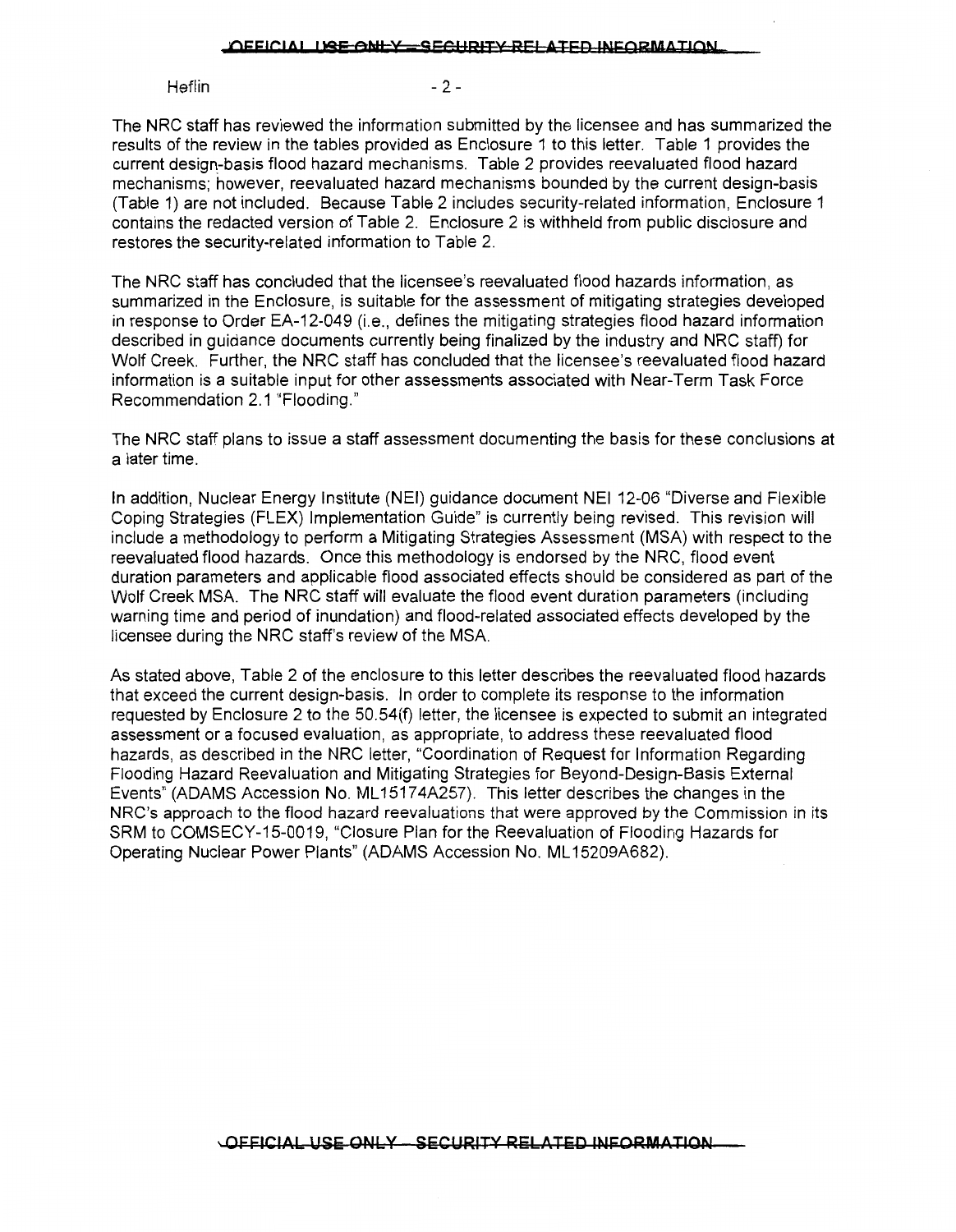#### **OFFICIAL USE ONLY SECURITY RELATED INFORMATION**

A. Heflin - 3 -

If you have any questions, please contact me at (301) 415-6185 or e-mail at anthony.minarik@nrc.gov.

Sincerely,

Mudk  $\delta$  -

Anthony Minarik, Project Manager ~ Hazards Management Branch Japan Lessons-Learned Division Office of Nuclear Reactor Regulation

Docket No. 50-482

Enclosures:

- 1. Summary of Results of Flooding Hazard Re-Evaluation Report (Redacted Version)
- 2. Summary of Results of Flooding Hazard Re-Evaluation Report (Non-Public Version)

cc w/encl: Distribution via Listserv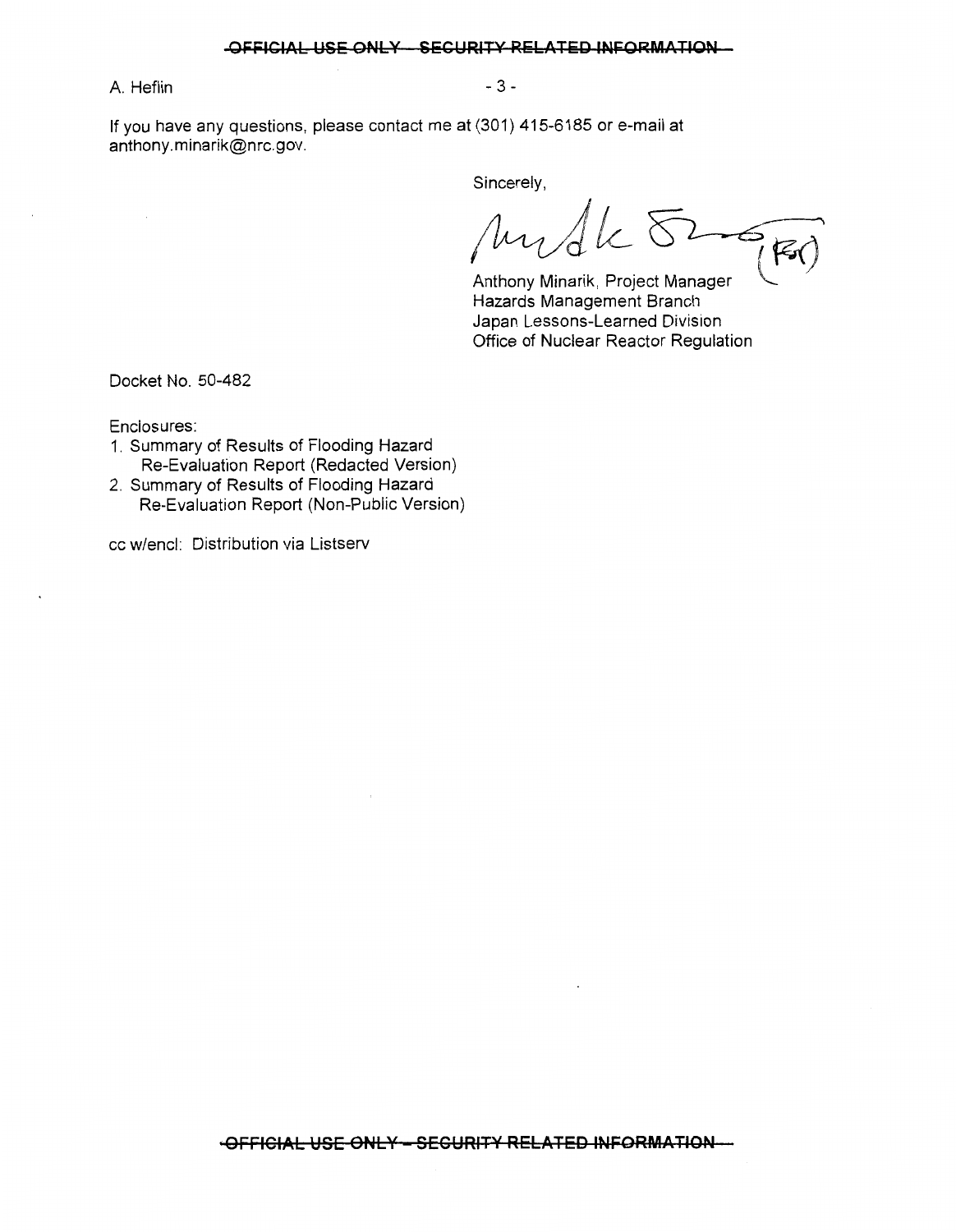ENCLOSURE 1:

 $\label{eq:2.1} \frac{1}{\sqrt{2\pi}}\int_{0}^{\infty} \frac{d\mu}{\sqrt{2\pi}}\left(\frac{d\mu}{\mu}\right)^2\frac{d\mu}{\mu}\left(\frac{d\mu}{\mu}\right)^2\frac{d\mu}{\mu}\left(\frac{d\mu}{\mu}\right)^2.$ 

 $\sim 10^{11}$  km  $^{-1}$ 

 $\sim 10$ 

SUMMARY TABLES OF REEVALUATED FLOOD HAZARD LEVELS [REDACTED VERSION]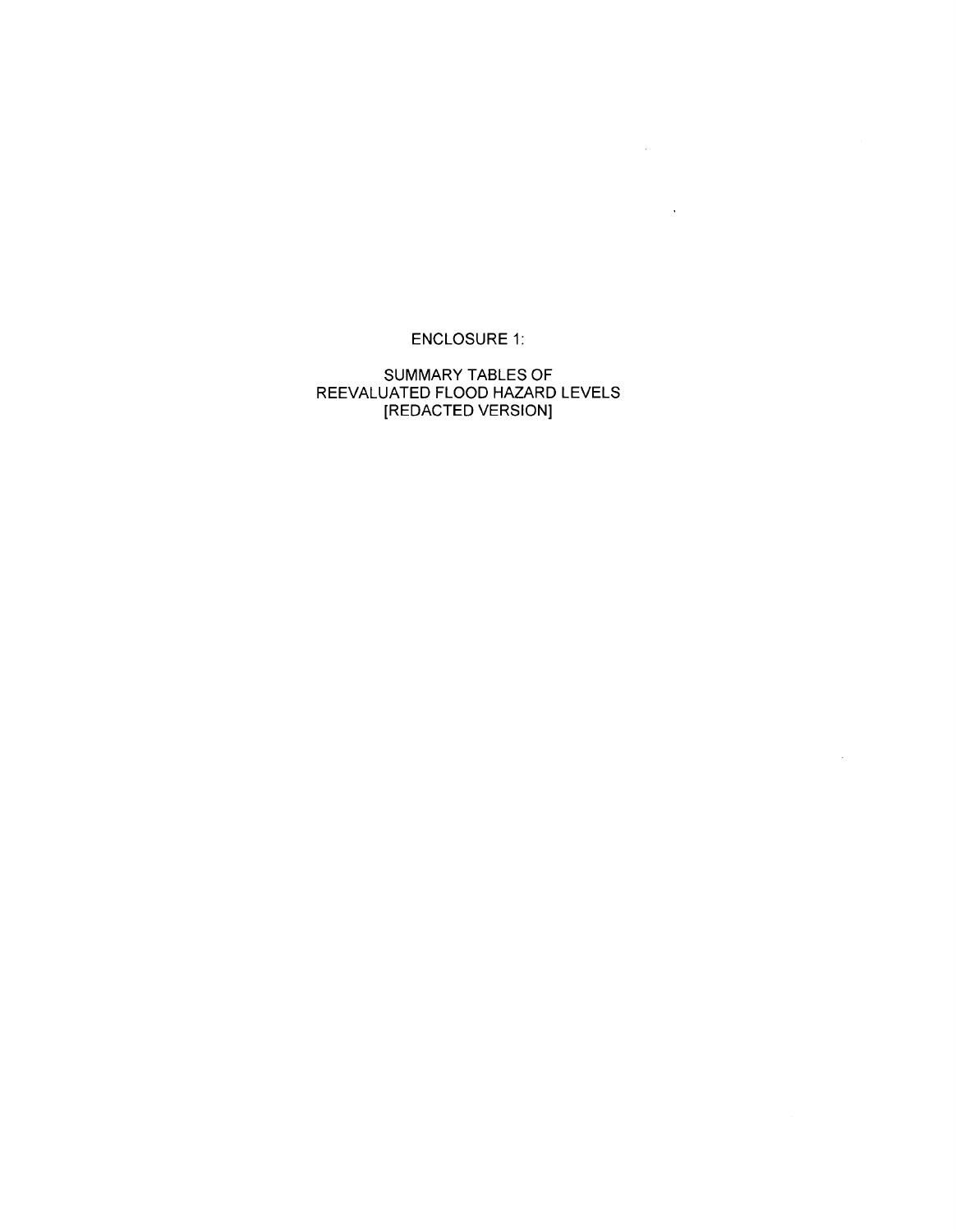# *Wolf Creek, Unit* <sup>1</sup>

## Table 1. Current Design Basis Flood Hazards for Use in the MSA

| <b>Mechanism</b>                                                                       | <b>Stillwater</b><br><b>Elevation</b> | Waves/<br>Runup       | <b>Design Basis</b><br><b>Hazard</b><br><b>Elevation</b> | Reference                    |
|----------------------------------------------------------------------------------------|---------------------------------------|-----------------------|----------------------------------------------------------|------------------------------|
| <b>Local Intense Precipitation</b>                                                     |                                       |                       |                                                          |                              |
| Powerblock Area                                                                        | 1,099.9 ft<br><b>MSL</b>              | Minimal               | $1,099.9$ ft<br><b>MSL</b>                               | FHRR Section 2.2 & Table 4-3 |
| <b>Streams and Rivers</b>                                                              |                                       |                       |                                                          |                              |
| <b>WCGS Shoreline</b>                                                                  | 1,095.0 $ft$<br><b>MSL</b>            | 0.8 <sub>ft</sub>     | $1,095.8$ ft<br><b>MSL</b>                               | FHRR Table 4-3               |
| <b>ESWS Pumphouse</b>                                                                  | 1,095.0 $ft$<br><b>MSL</b>            | $5.2$ ft              | 1,100.2 $ft$<br><b>MSL</b>                               | FHRR Table 4-3               |
| <b>Failure of Dams and Onsite</b><br><b>Water Control/Storage</b><br><b>Structures</b> |                                       |                       |                                                          |                              |
| [Redacted]                                                                             | [Redacted]                            | [Redacted]            | [Redacted]                                               | [Redacted]                   |
| <b>Storm Surge</b>                                                                     |                                       |                       |                                                          |                              |
|                                                                                        | Not included<br>in DB                 | Not included<br>in DB | Not included<br>in DB                                    | FHRR Table 4-3               |
| <b>Seiche</b>                                                                          |                                       |                       |                                                          |                              |
|                                                                                        | Not included<br>in DB                 | Not included<br>in DB | Not included<br>in DB                                    | FHRR Table 4-3               |
| Tsunami                                                                                |                                       |                       |                                                          |                              |
|                                                                                        | Not included<br>in DB                 | Not included<br>in DB | Not included<br>in DB                                    | FHRR Table 4-3               |
| <b>Ice-Induced Flooding</b>                                                            |                                       |                       |                                                          |                              |
|                                                                                        | Not included<br>in DB                 | Not included<br>in DB | Not included<br>in DB                                    | FHRR Table 4-3               |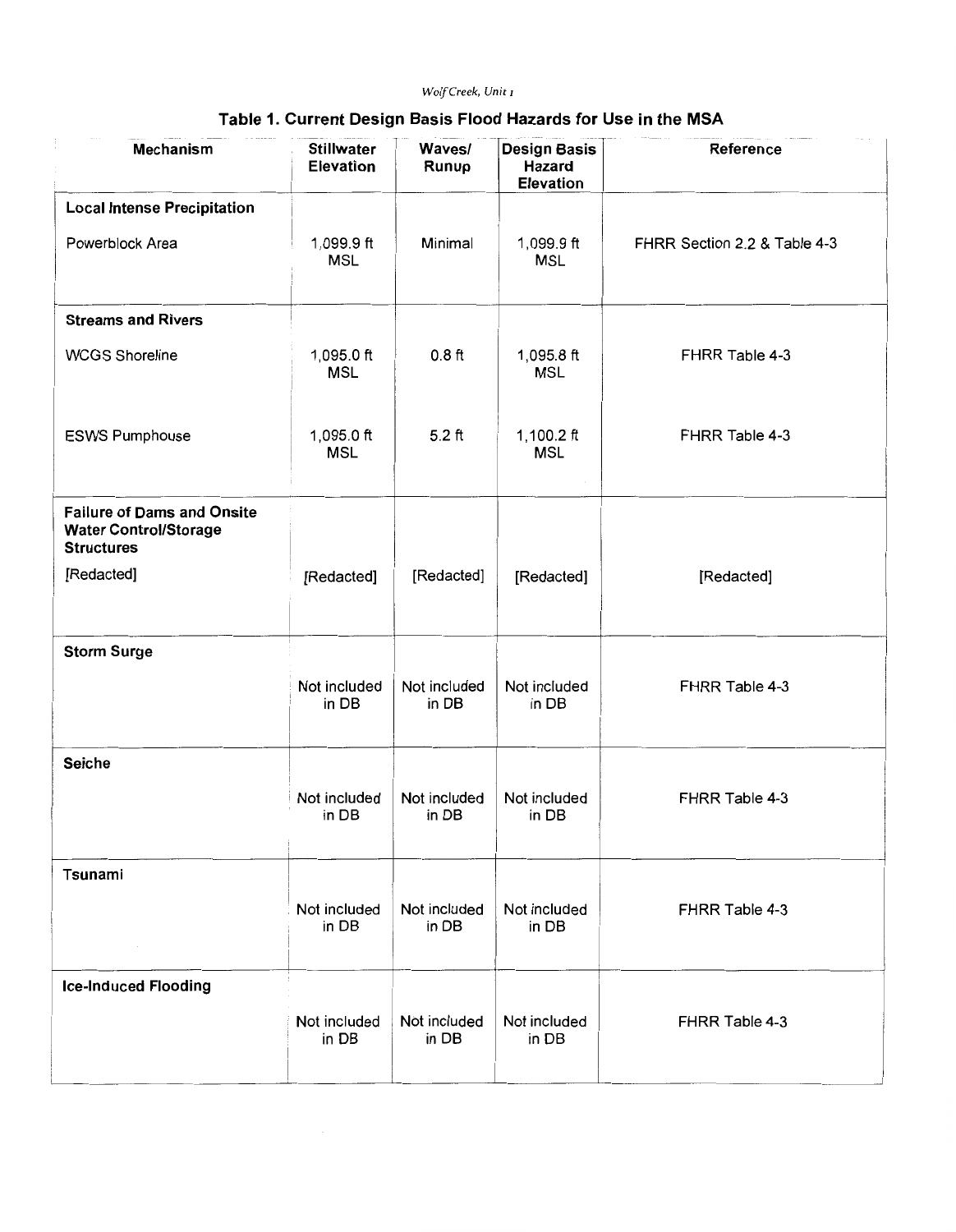## *Wolf Creek, Unit* <sup>1</sup>

|  | Table 1. Current Design Basis Flood Hazards for Use in the MSA |
|--|----------------------------------------------------------------|
|--|----------------------------------------------------------------|

| <b>Mechanism</b>                     | <b>Stillwater</b><br><b>Elevation</b> | Waves/<br>Runup       | Design Basis<br>Hazard<br><b>Elevation</b> | Reference             |
|--------------------------------------|---------------------------------------|-----------------------|--------------------------------------------|-----------------------|
| <b>Channel Migrations/Diversions</b> |                                       |                       |                                            |                       |
|                                      | Not included<br>in DB                 | Not included<br>in DB | Not included<br>in DB                      | <b>FHRR Table 4-3</b> |
|                                      |                                       |                       |                                            |                       |

Note 1: Reported values are rounded to the nearest one-tenth of a foot.

Note 2: The licensee indicated in their revised FHRR that the CDS site elevation changed due to regrading. The new site elevation is 1,099.92 ft. This change was captured in Wolf Creek's UFSAR Rev. 28.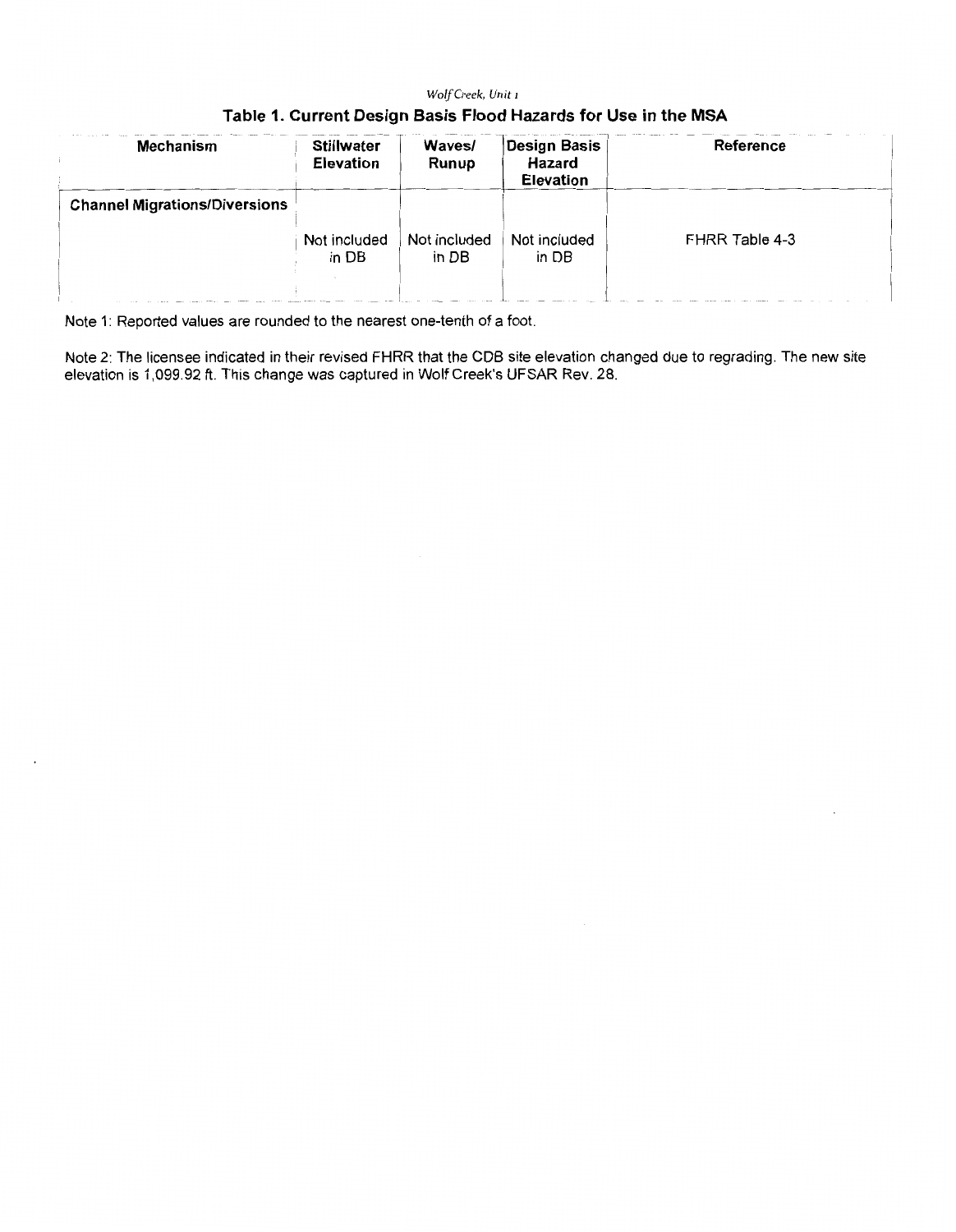#### *Wolf Creek, Unit* <sup>1</sup>

## **Table 2. Reevaluated Flood Hazards for Flood-Causing Mechanisms for Use in the MSA**

| <b>Mechanism</b>                                                                       | <b>Stillwater</b><br><b>Elevation</b> | Waves/<br>Runup | <b>Reevaluated</b><br><b>Hazard</b><br><b>Elevation</b> | Reference      |
|----------------------------------------------------------------------------------------|---------------------------------------|-----------------|---------------------------------------------------------|----------------|
| <b>Local Intense Precipitation</b>                                                     |                                       |                 |                                                         |                |
| Areas Away from the Powerblock<br>(ESW Manhole MHE1B)                                  | 1,099.9 ft<br>MSL                     | Minimal         | 1,099.9 ft<br>MSL                                       | FHRR Table 3-3 |
| Areas Around the Powerblock<br>(Turbine Building)                                      | $1,100.5$ ft<br>MSL                   | Minimal         | $1,100.5$ ft<br>MSL                                     | FHRR Table 3-1 |
| <b>Failure of Dams and Onsite</b><br><b>Water Control/Storage</b><br><b>Structures</b> |                                       |                 |                                                         |                |
| [Redacted]                                                                             | [Redacted]                            | [Redacted]      | [Redacted]                                              | [Redacted]     |

Note 1: The licensee is expected to develop flood event duration parameters and applicable flood associated effects to conduct the MSA. The staff will evaluate the flood event duration parameters (including warning time and period of inundation) and flood associated effects during its review of the MSA.

Note 2: Reevaluated hazard mechanisms bounded by the current design basis (see Table 1) are not included in this table

Note 3: Reported values are rounded to the nearest one-tenth of a foot.